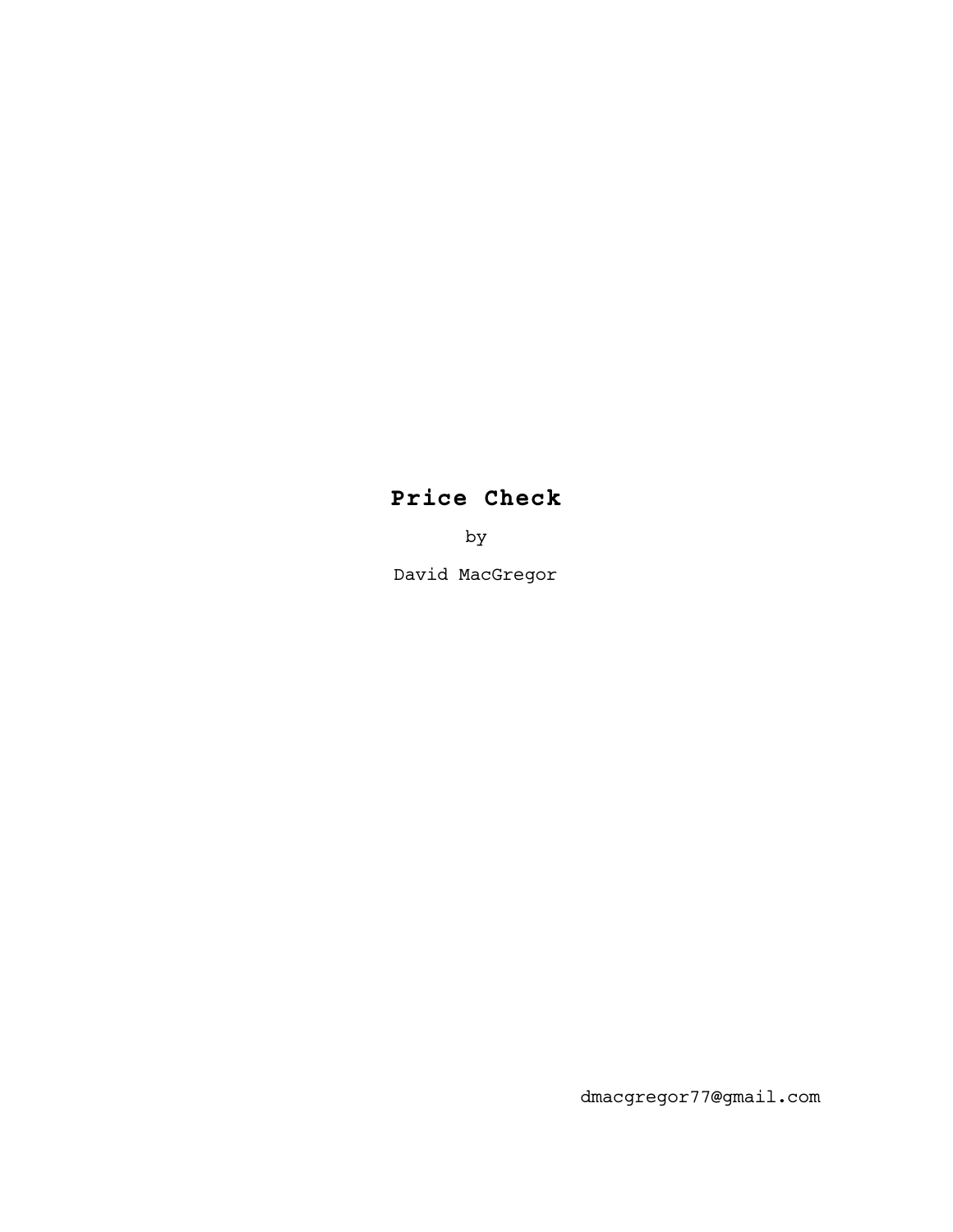## Setting

A dollar store.

## Time

Present-ish.

## Cast

 KENNY - Male, in his late teens to 20s. MANAGER - Male or Female, 20s-50s. CUSTOMER - Male or Female, 20s-40s.

## Synopsis

On his first day of work, a new cashier in a dollar store discovers the dark side of his job.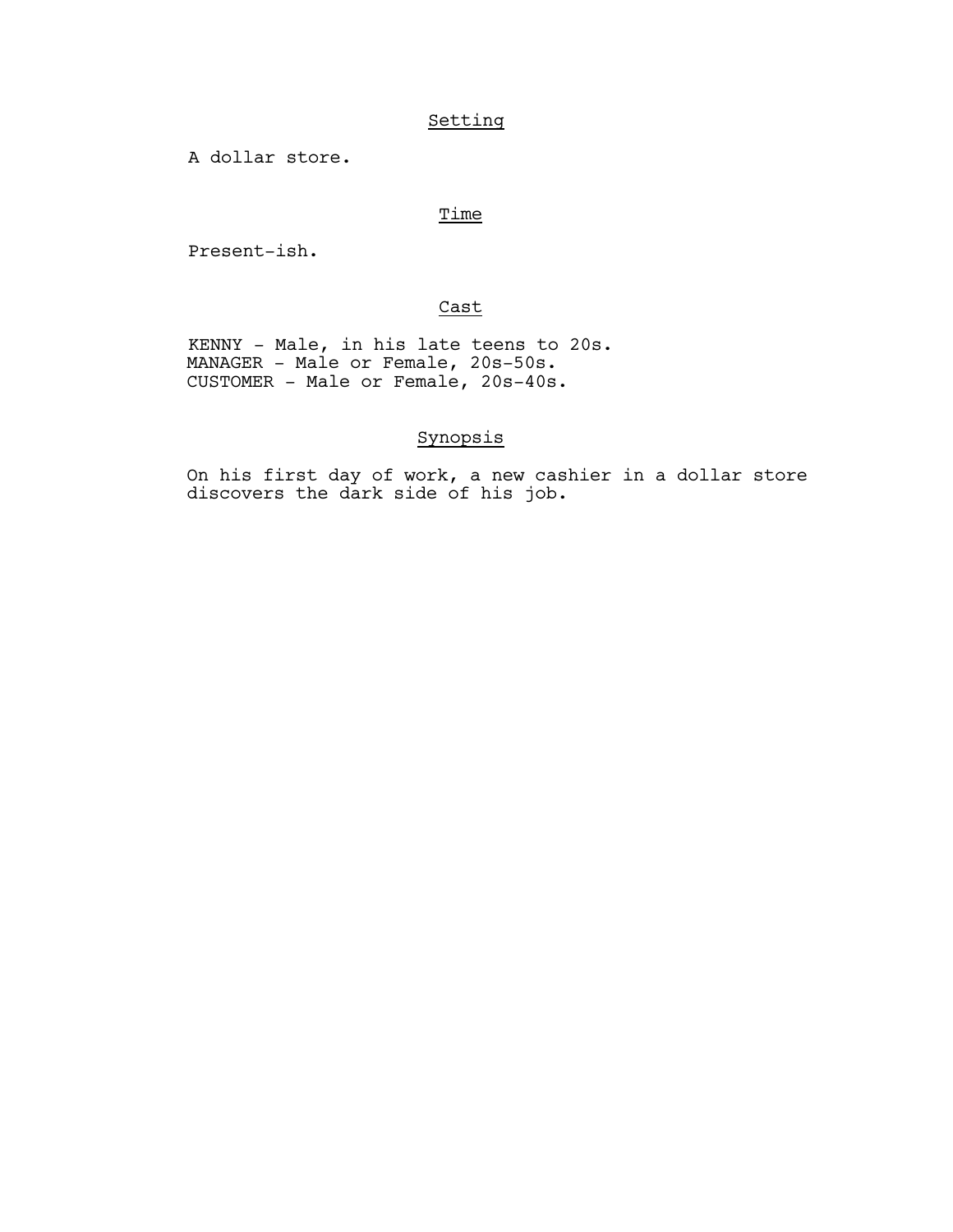(KENNY the cashier smiles at a CUSTOMER who places three items in front of him. Nearby, a large sign reads, "Everything for One Dollar!!!")

KENNY

Good afternoon! Find everything you need today?

CUSTOMER

Oh yes! I'm in here enough, I know this store like the back of my hand! In fact, aren't you a new face?

KENNY

I sure am! My name's Kenny! This is my first day! In fact, you're my first customer!

CUSTOMER Well, congratulations! This should be a wonderful place to work!

KENNY

Thank you! (he picks up the first item and looks at it in confusion) Uh...price check on one! (the MANAGER approaches and KENNY holds the item up) I need a price check on this.

MANAGER

It's a dollar.

KENNY

A dollar. Great! Thanks!

(The MANAGER adjusts the sign as KENNY looks at another item.)

KENNY Um...price check on one! (the MANAGER comes back to KENNY) There's no price on this either.

MANAGER

Kenny, it's a dollar.

KENNY Okay! A dollar it is!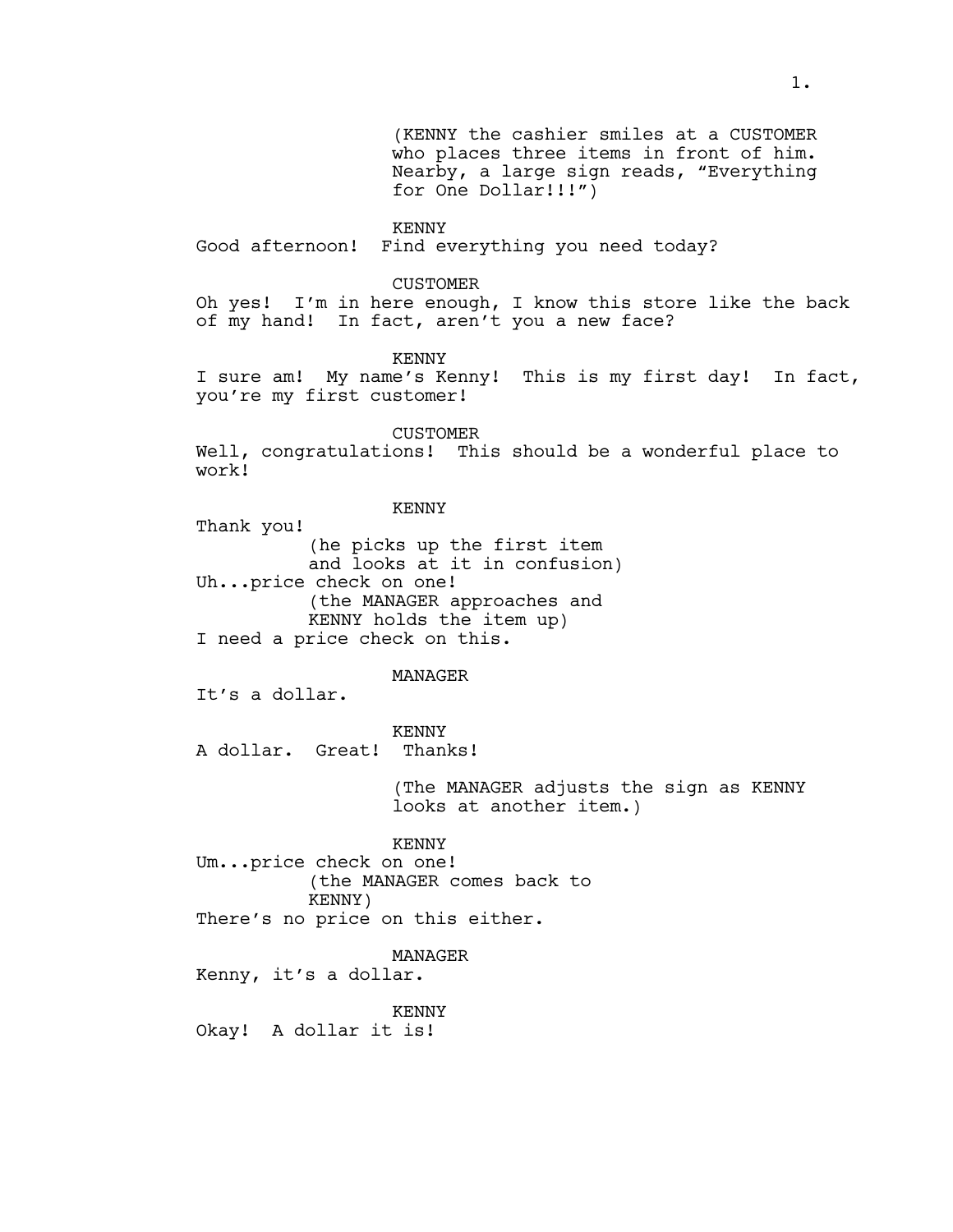MANAGER (to CUSTOMER) Excuse me a moment. (to KENNY) Kenny, do you see that sign in front of the store? KENNY Yeah! I sure do! MANAGER What does it say? KENNY Cashiers wanted. MANAGER No, not that sign. The big sign. The really big sign. KENNY Everything for One Dollar? MANAGER Right. Everything for One Dollar. That's the name of our store. KENNY Sure. I know that. MANAGER Well, doesn't that suggest something to you? KENNY You mean, I'm supposed to take that literally? MANAGER How else would you take it? KENNY I don't know. I guess I thought maybe it was like an average price or something. MANAGER No. It's Everything for One Dollar. KENNY Everything for One Dollar. MANAGER Right. Everything. For. One. Dollar. All right?

2.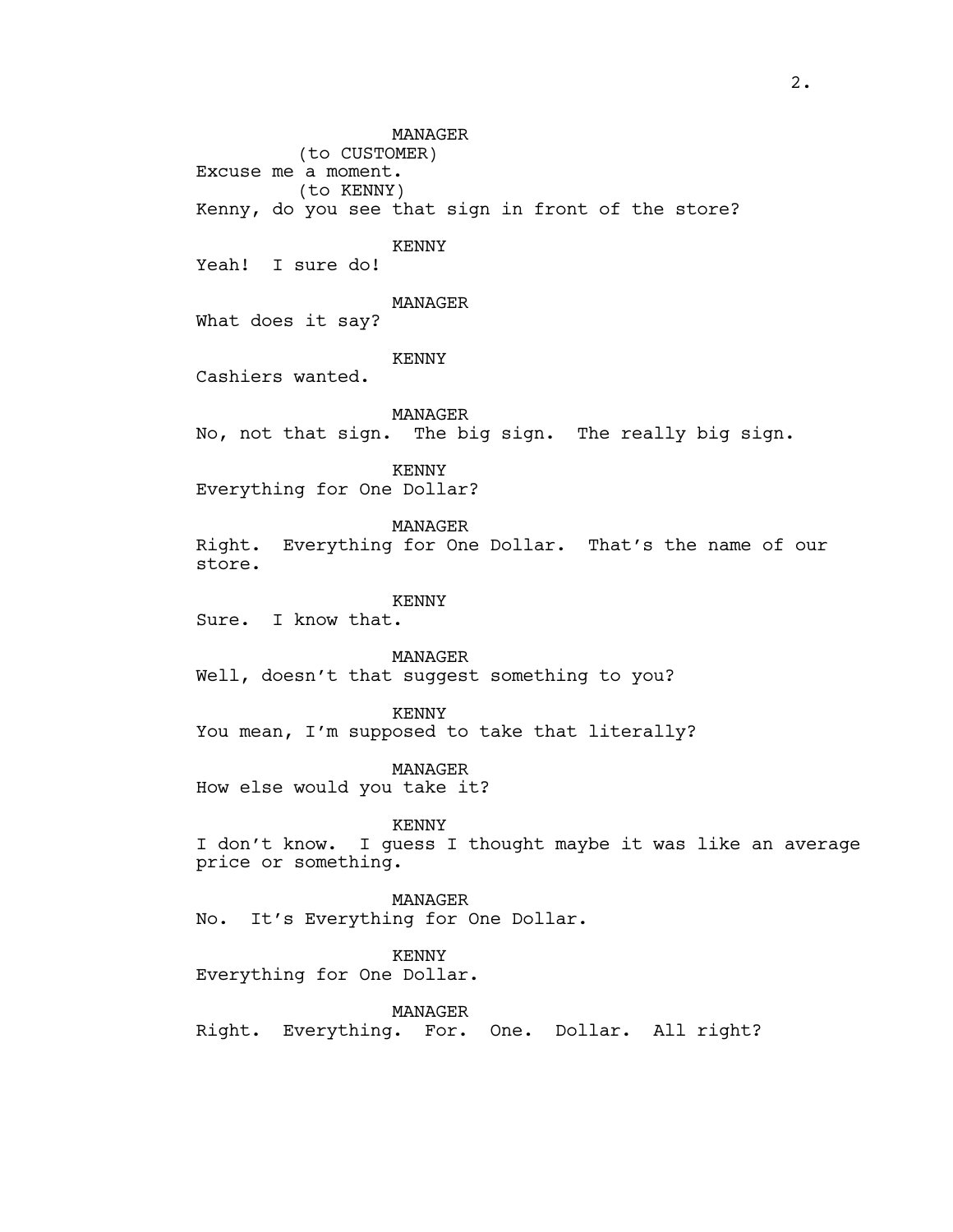All right. (the MANAGER moves to leave as KENNY checks the last item) Um...price check on one.

(The MANAGER turns around.)

MANAGER Kenny, what is the problem here?

KENNY I'm sorry, but this one has a tag on it.

MANAGER So what? It's a dollar.

KENNY But the tag says, "Clearance."

### MANAGER

It's a dollar.

## KENNY

But how can that be? If it's a dollar to begin with, how can it still be a dollar if it's on clearance?

#### MANAGER

It's a miracle, Kenny. It's just a miracle. And it's a dollar. Trust me on this.

#### KENNY

Well, okay.

(KENNY takes some money from the CUSTOMER, then bags the items and hands them to the CUSTOMER, who exits.)

KENNY

Thanks for coming in! Have a nice day!

MANAGER

Kenny, tell me honestly. Are you going to be all right with this?

KENNY

Well, now that you mention it, I don't know.

MANAGER What do you mean you don't know?

KENNY

Well, when I took this job, I was really fired up for it. I mean, cashier. There's a lot of responsibility there. (MORE)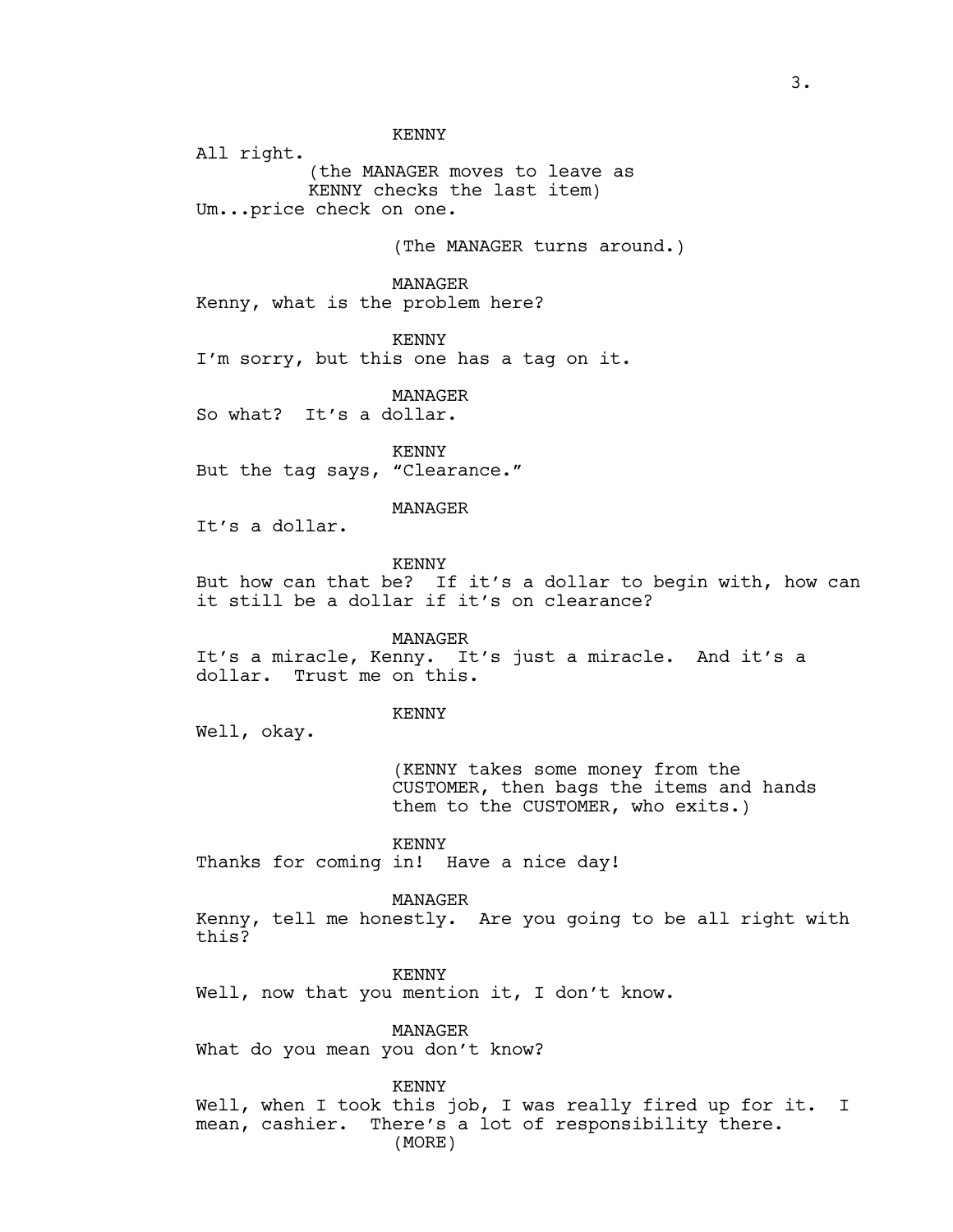## KENNY (cont'd)

The lifeblood of the whole business runs right through me. And then there's specials and coupons and returns and clearances and, you know, price checks. It's dynamic! At least, I thought it was going to be dynamic.

#### MANAGER

What are you saying?

KENNY

I guess I never really thought about it, but to be a cashier in a store where everything is a dollar, that's kind of hellish, don't you think?

## MANAGER

Hellish?

#### KENNY

Yeah. Like this could be, what do you call them, one of the eight circles of hell.

MANAGER

There's nine circles of hell.

KENNY

There is now! Cashier in a dollar store!

MANAGER Kenny, I don't know what to tell you. It's a simple store. It's a simple job.

KENNY Can I ask you something?

#### MANAGER

Sure.

KENNY What happened to the guy before me?

MANAGER

What guy?

KENNY The cashier before me. What happened to him?

MANAGER

Oh. He...I don't know.

KENNY

You don't know?

MANAGER

How would I know?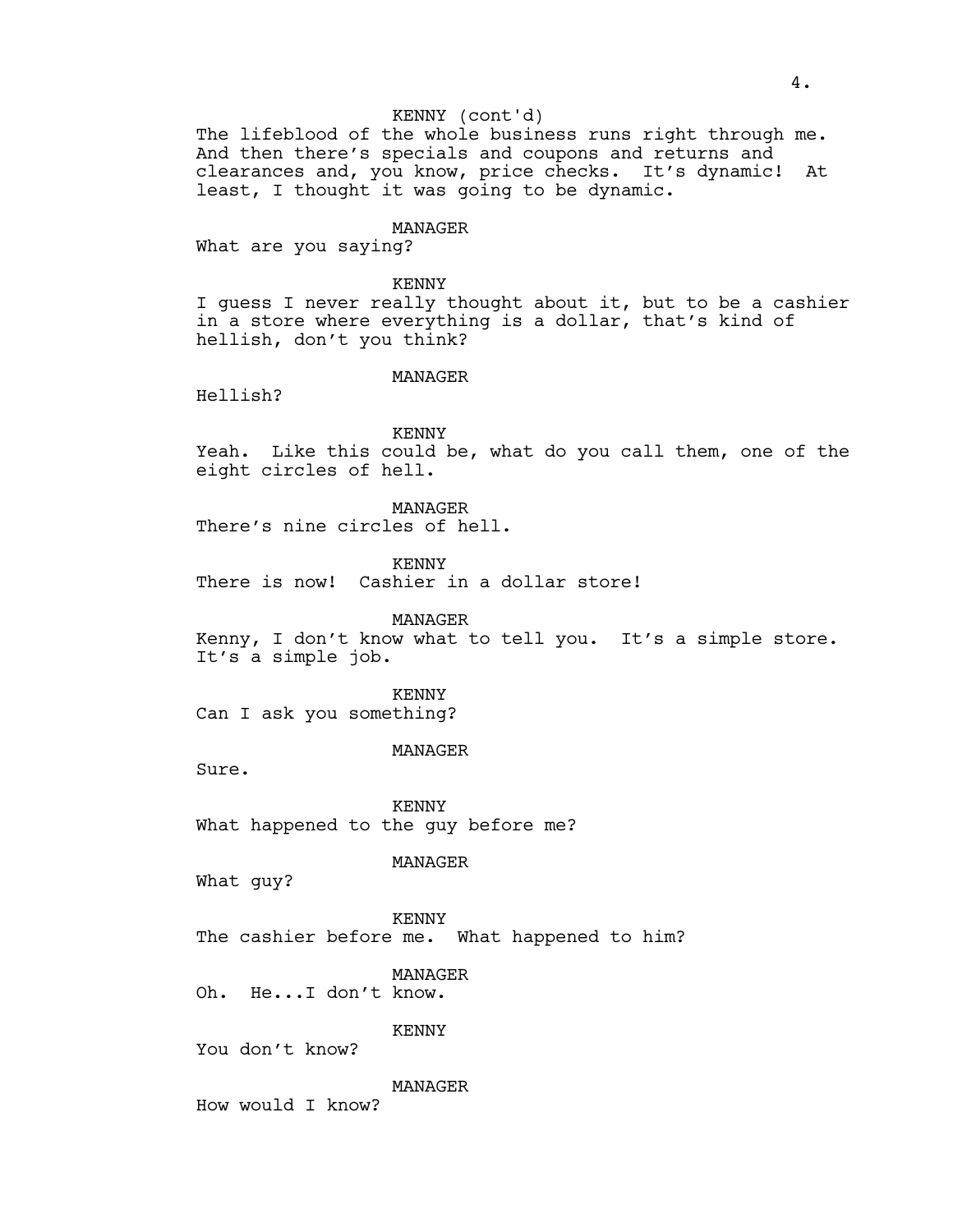You're the manager! You must know. Did you fire him?

MANAGER

No.

KENNY

Did he quit?

MANAGER

No.

KENNY

Then what?

MANAGER He didn't show up one day.

KENNY

Why not?

MANAGER

I couldn't tell you.

KENNY

I think you know.

MANAGER You think I know what?

KENNY

Why he didn't show up. You know, but you don't want to tell me.

MANAGER Why wouldn't I want to tell you?

KENNY Why? Just tell me. Why didn't he show up for work?

MANAGER

You want to know?

KENNY

I want to know.

MANAGER

You're sure?

KENNY

I'm sure.

MANAGER Okay, then I'll tell you.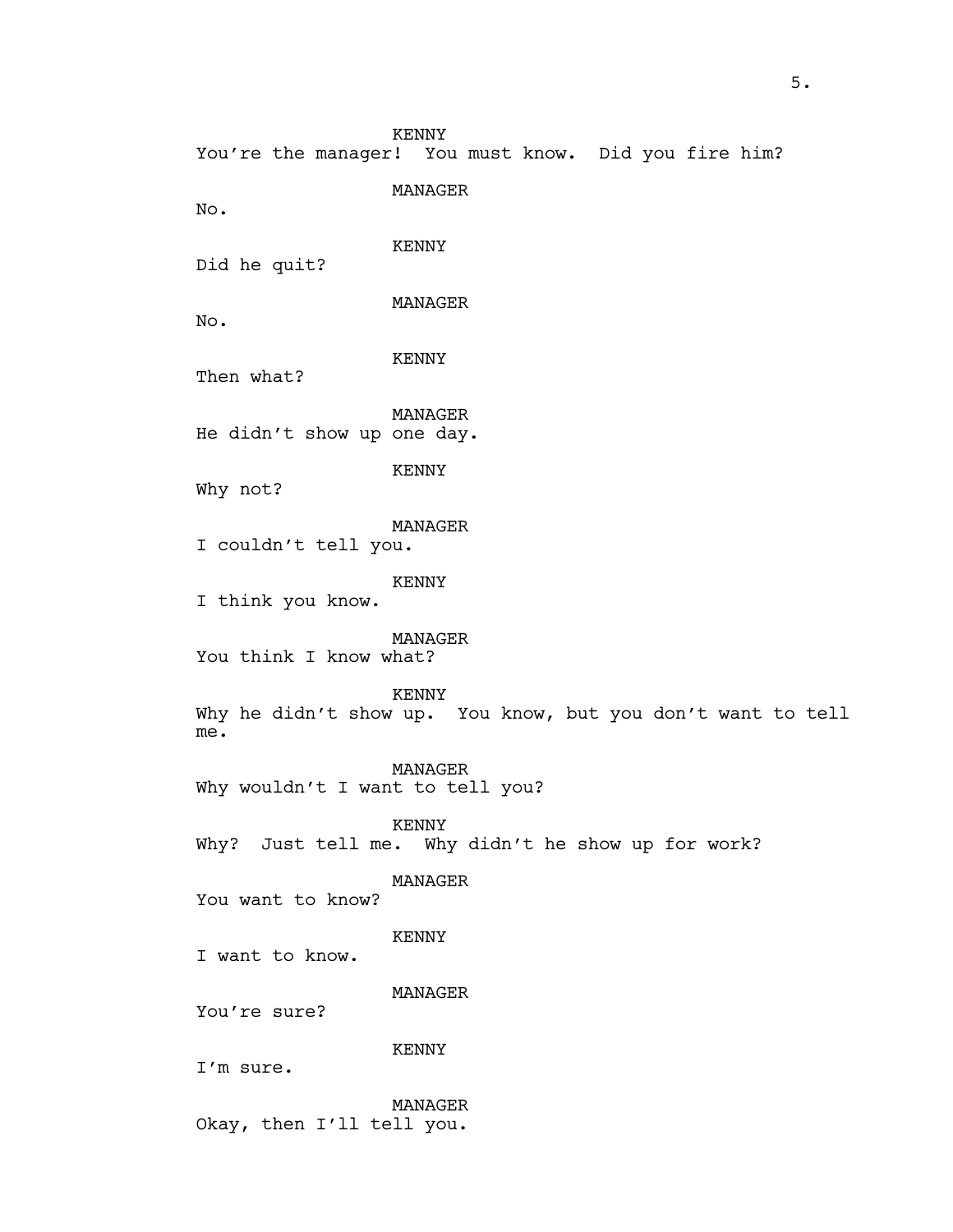I'm listening.

## MANAGER

He killed himself.

KENNY He killed himself? Why did he do that?

## MANAGER

I don't know. I have no idea. Complete mystery. Life is like that sometimes. There's some things you just can't explain.

KENNY It was this job, wasn't it?

MANAGER

No! Kenny, it was very sad and very tragic, but it had nothing to do with being a cashier in a dollar store!

KENNY

How do you know that?

MANAGER Because that's ridiculous!

KENNY

I don't think it's ridiculous. I think this job got to him. Day in, day out, every customer, every item, one dollar, one dollar, one dollar--

## MANAGER

He had a tumor.

## KENNY

What?

MANAGER The guy who killed himself. He had a tumor.

## KENNY

How do you know that?

MANAGER

It was the size of an eggplant. You couldn't miss it. It was right here. (he gestures to his neck area)

Major league tumor.

KENNY

You're making that up.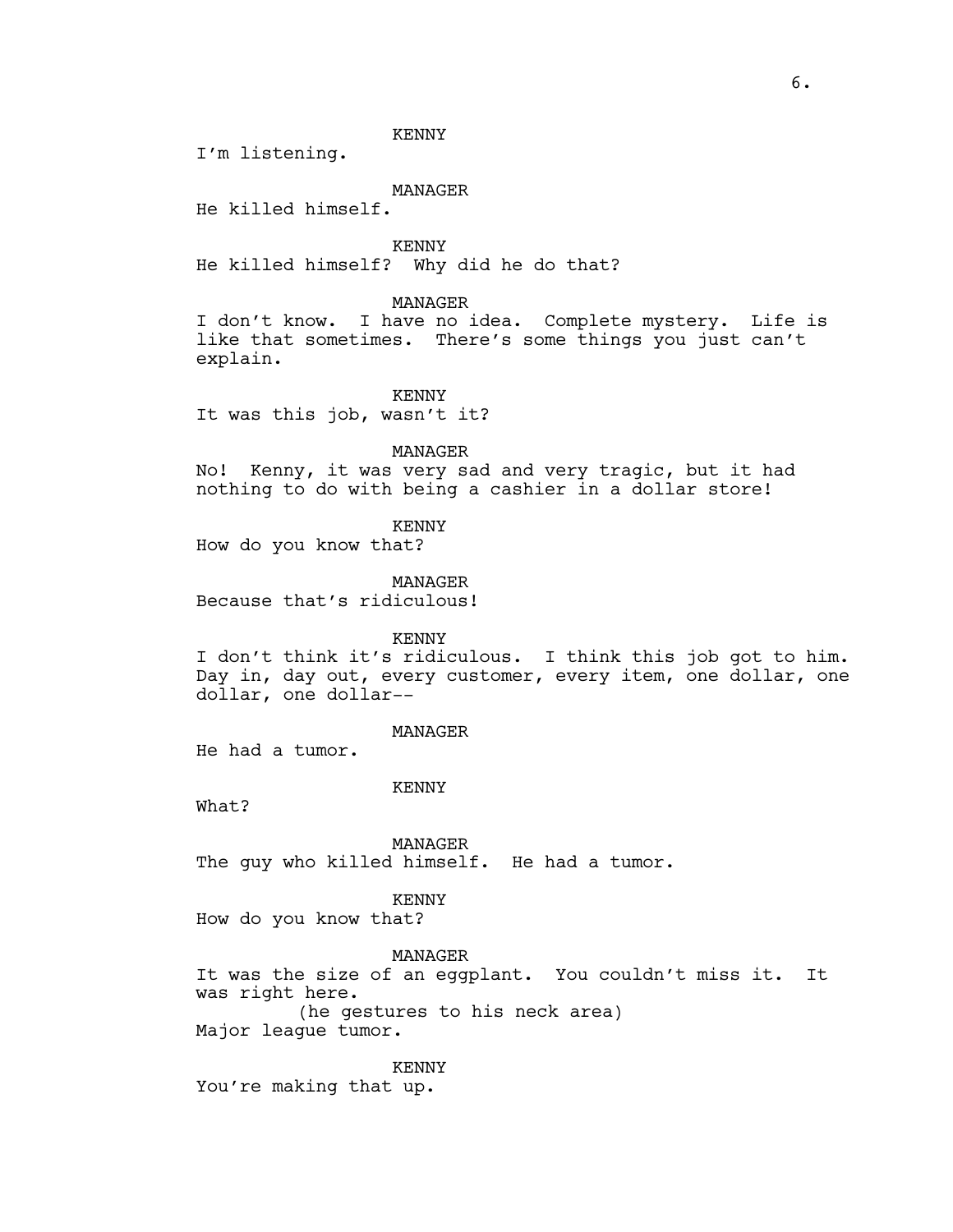### MANAGER

I swear to God.

KENNY

No, you wouldn't let a guy with a tumor that size work the register. Stocking the shelves, sure, but not as a cashier.

MANAGER

Kenny, what do you want me to tell you? The guy killed himself. Who knows what was going through his head?

KENNY

Have you ever thought about it?

MANAGER

Killing myself?

KENNY

No, what working the register in a store like this could do to a person.

## MANAGER

What about it?

## KENNY

Well, imagine it. Imagine working this cash register eight hours a day, five days a week. And every day, every item- one dollar. Imagine weeks of that. Months. Everything is a dollar. Not a penny more. Not a penny less. What would that do to a person?

#### MANAGER

Kenny--

KENNY

On the outside, they're all, "Did you find everything?" and "Have a nice day!" But on the inside...can I ask you something? Have you ever run the cash register?

## MANAGER

Me?

#### KENNY

You.

## MANAGER

I...that's not my job.

KENNY

You know, don't you? You know what it does to people.

MANAGER

I don't know anything. I just hire the cashiers.